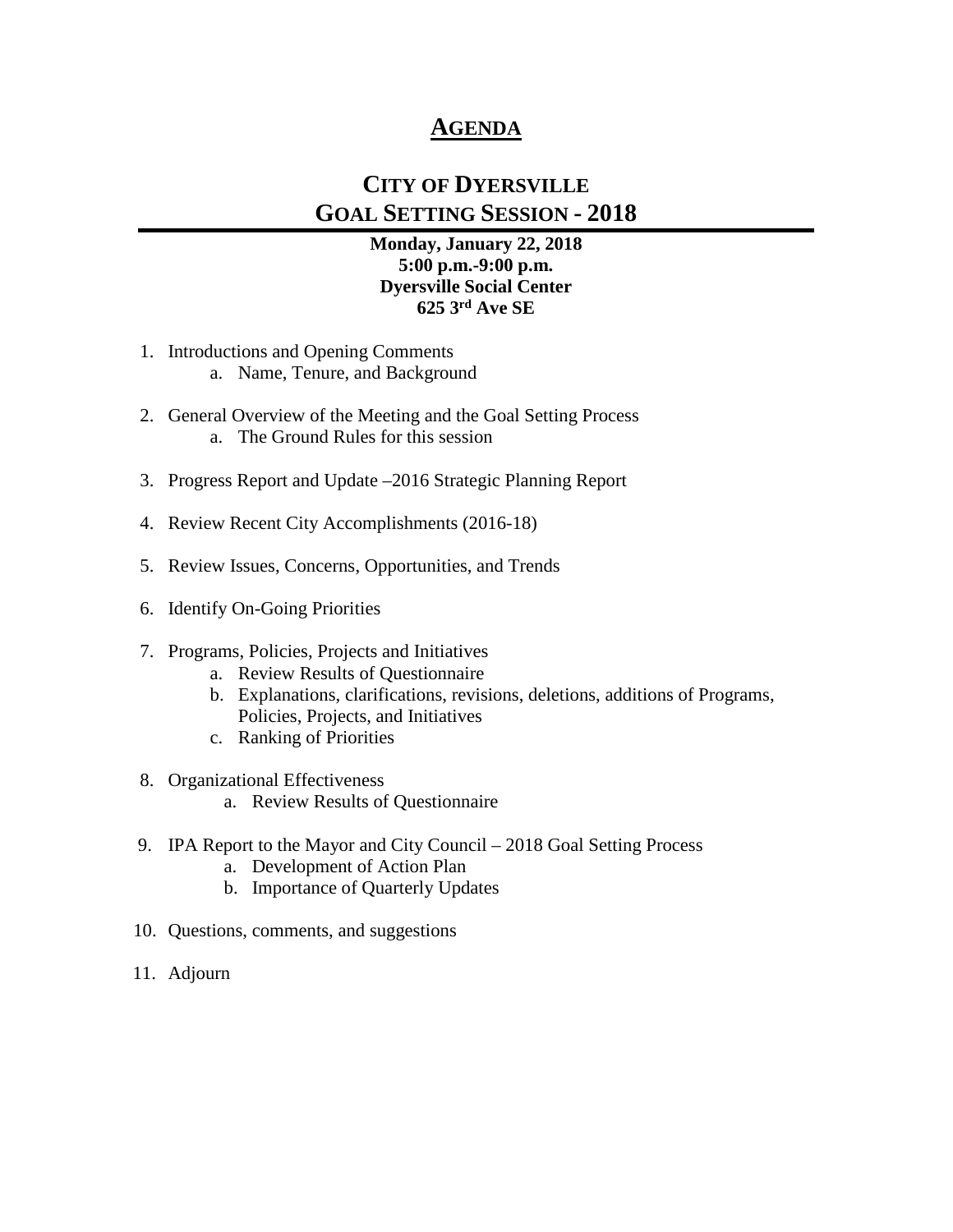# *2016 Review*

# **On-Going Commitments**

- Street reconstruction 6 blocks every year
- Street rehabilitation 6 blocks every year
- Continue Vehicle and Equipment Replacement Programs
- Continue economic development programs
- Make a decision regarding updating Comprehensive Plan and updating Zoning **Ordinance**
- Establish policies/funding for sidewalk repair program
- Review water and sewer rates
- Waste Water Treatment Plant upgrade Phase 3
- Commercial Club Park Little League project ballfield improvements
- Complete Police Department Standard Operating Procedures (SOP)
- Finish south utilities, lift station
- 1<sup>st</sup> Avenue West Bridge (STP project)
- Establish policy/plan to promote downtown revitalization
- Housing Needs Study

# **New Initiatives**

- Intersection improvements X49/1<sup>st</sup> Avenue West Roundabouts
- Evaluate needs, feasibility, priority, funding of bridges in Dyersville
- Extension of Beltline Trail and tie in to Hwy 136 trail
- Roadway improvements on X49 from 12th Avenue SW to 1st Avenue E
- New pedestrian/bike bridge between Candy Cane and Westside Park
- Conduct downtown redevelopment study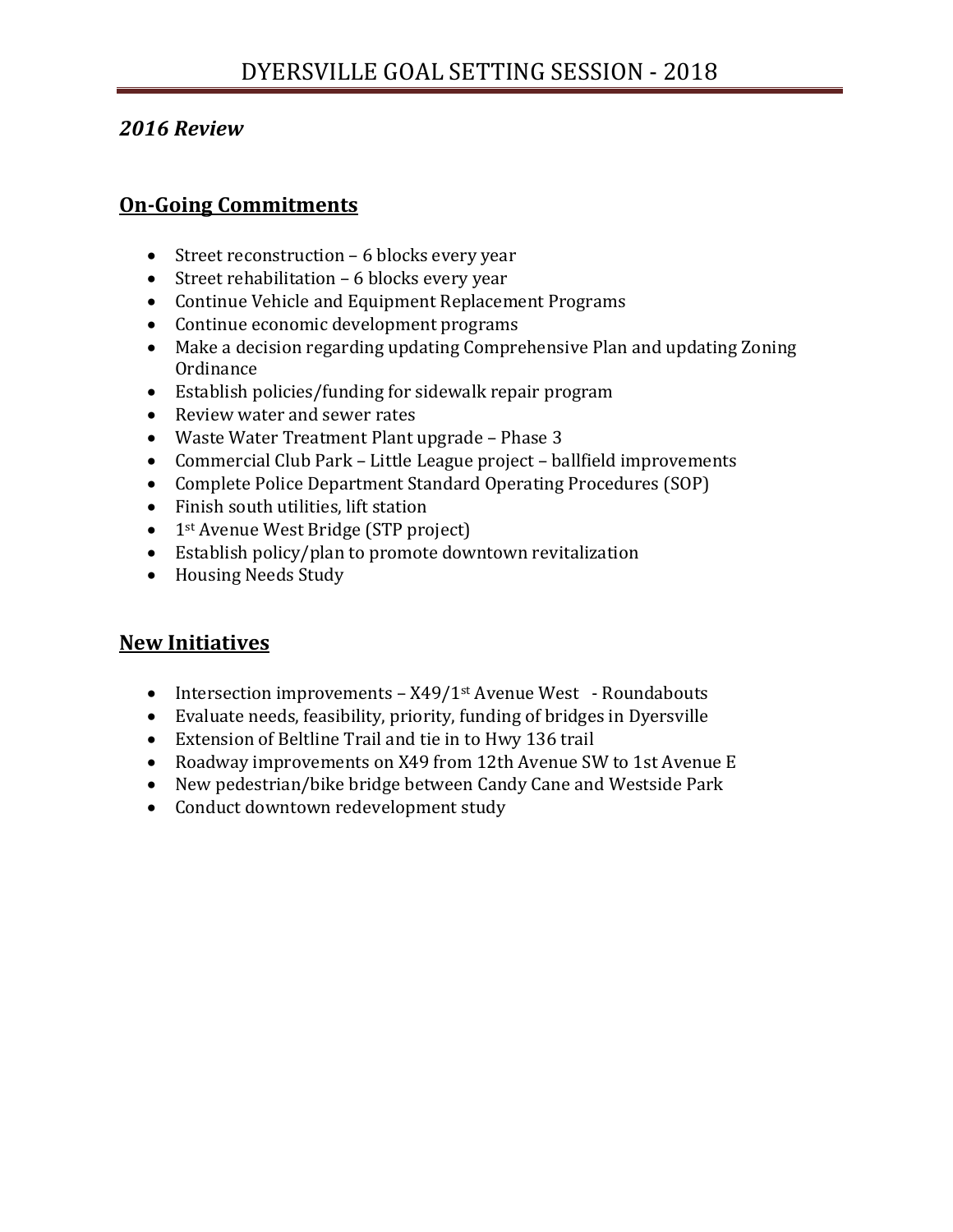# *I. Major Accomplishments*

E = Elected Officials Responses S= Staff Responses

#### **Infrastructure**

- Street reconstruction and rehab work (E/S)
	- o Completed about \$200k of reconstruction and rehab work a year
	- o Completion 6 blocks street rehab
	- o Street improvements to 13th Avenue SE along with storm sewer improvements
	- o 2nd Street NW project
- Finished Wastewater Treatment Plant upgrade-Phase 3 (E/S)
	- o Forgivable loan on WWTP
- Solar power for City Hall, Well 4 and Social Center (E/S)
- Participated in Hwy 20 Overpass (E/S)
- Sidewalk to Dyersville Elementary (E)
- Completion of radium removal Well 4 (S)
- Budgeted and start implementing SE lift station project (S)<br>• Completion of North Utilities 12" water main loop (S)
- Completion of North Utilities 12" water main loop (S)
- Preliminary engineering study on an intersection improvements to X49/1<sup>st</sup> Avenue West (possible roundabout) (S)
- 50% completed with Engineer evaluation needs, feasibility, priority, funding of bridges in Dyersville (S)
- Continued Fire Hydrant replacement program (S)
- Start of backflow preventer installation (S)

### **Economic Development**

- Involvement with DEDC and economic development (E/S)
	- o 80% completed with downtown revitalization study and working with DEDC on the development of an economic development project
- Provided financial for infrastructure installation for additions to Industrial Park  $(E/S)$
- Development agreements (E/S)
	- o Theisen's
	- o APC
	- o Decker Concrete
	- o Koelker Plastics
	- o Deutmeyer Auto
	- o TOMY property agreement (DEDC)
- Established TIF guidelines (S)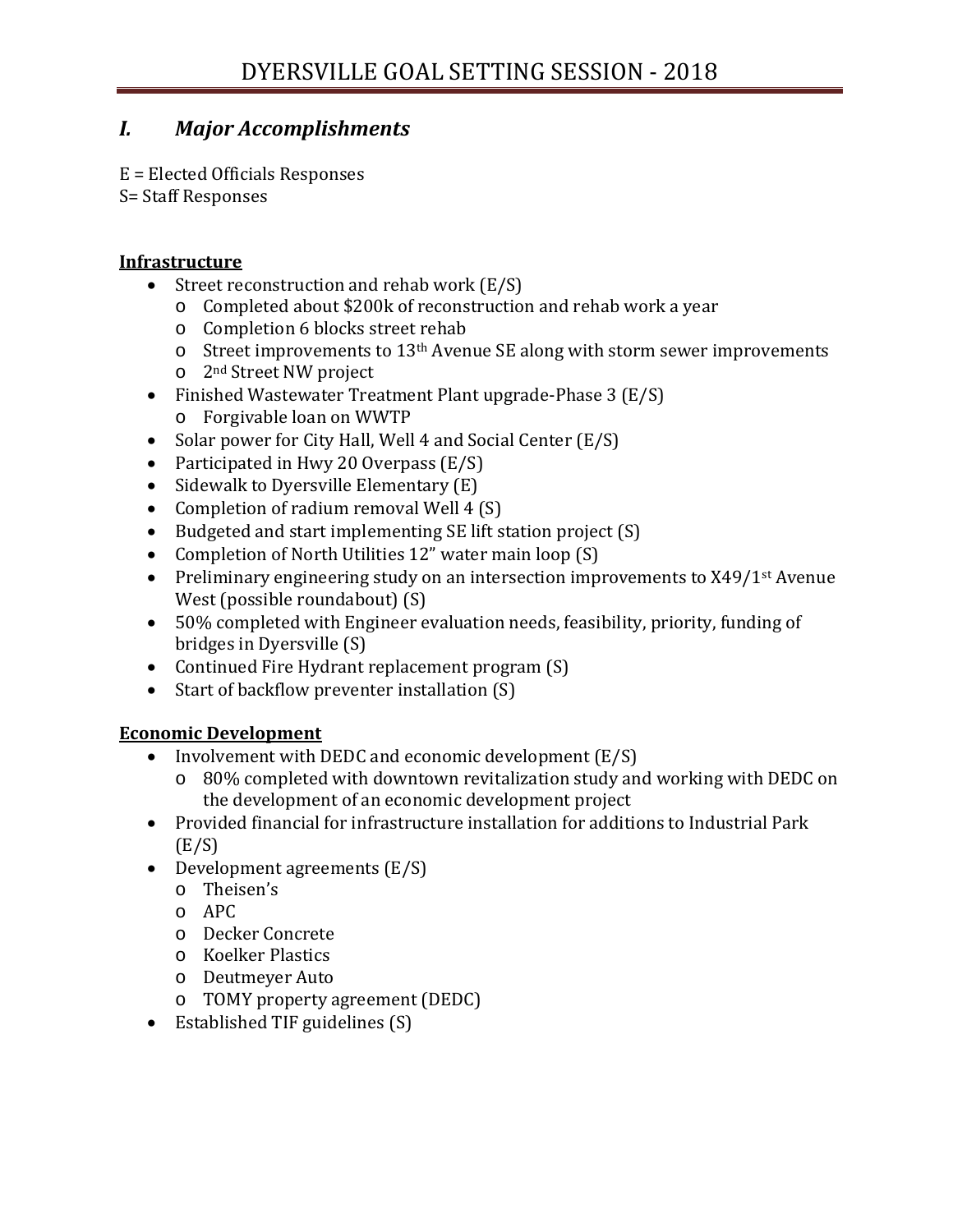#### **City Operations/Facilities**

- Revising Comprehensive Plan (in process) (E/S)
- Started updating City Ordinances (E)
- Updated Fireworks ordinance (S)
- Vehicle Replacement Program purchases: (S)
	- o Police truck
	- o Public Works trucks
	- o Ladder truck for Fire Department
	- o New Tanker/Pumper
- IT upgrade/replacement (S)
	- o Updated main server (Server17)
	- o Updated all computers to Windows 10
	- o Updated phone system
	- o Updating to newer version Financial Software
	- o Moved Financial Software to the Cloud
	- o Moved emails to the Cloud
	- o Finished adding VOIP to the City's telephone system
	- o Installed new network switches to prevent cyber attacks
	- o Updated firewall device to prevent cyber attacks
	- o Worked with ComElec and installed private fiber network to City Hall, Social Center and Fire Department (each facility is equipped to move up to 10 gig of data per second)
	- o Added Public Works Asset Management and Productivity Software (Cartegraph software in the Cloud)
	- o Citizens can make a request for service using Cartegraph app
	- o Updated Website
	- o Added iPads to the Public Works Department along with WIFI in Public Works vehicles
	- o Updated iPads to the City Council
- Completion of Automatic Water Meter System Reading (S)
- Purchased Laser Fiche system document retention (S)
- Added Part time Administrative Assistant (S)
- Adopted an updated residential pool policy and ordinance (S)
- Refinancing of city callable bonds (S)

### **Public Safety**

- Installed Police Body Cameras (S)
- Requested ISO review (S)
- 3 new volunteer fire department members in May 2017 each taking FF1 (S) o Currently 36 fire department members certified (S)
- \$5,000 DRA Grant for hose & nozzles for Ladder Truck (S)
- Hosted IA Fire Chief's Conference in October 2017 (S)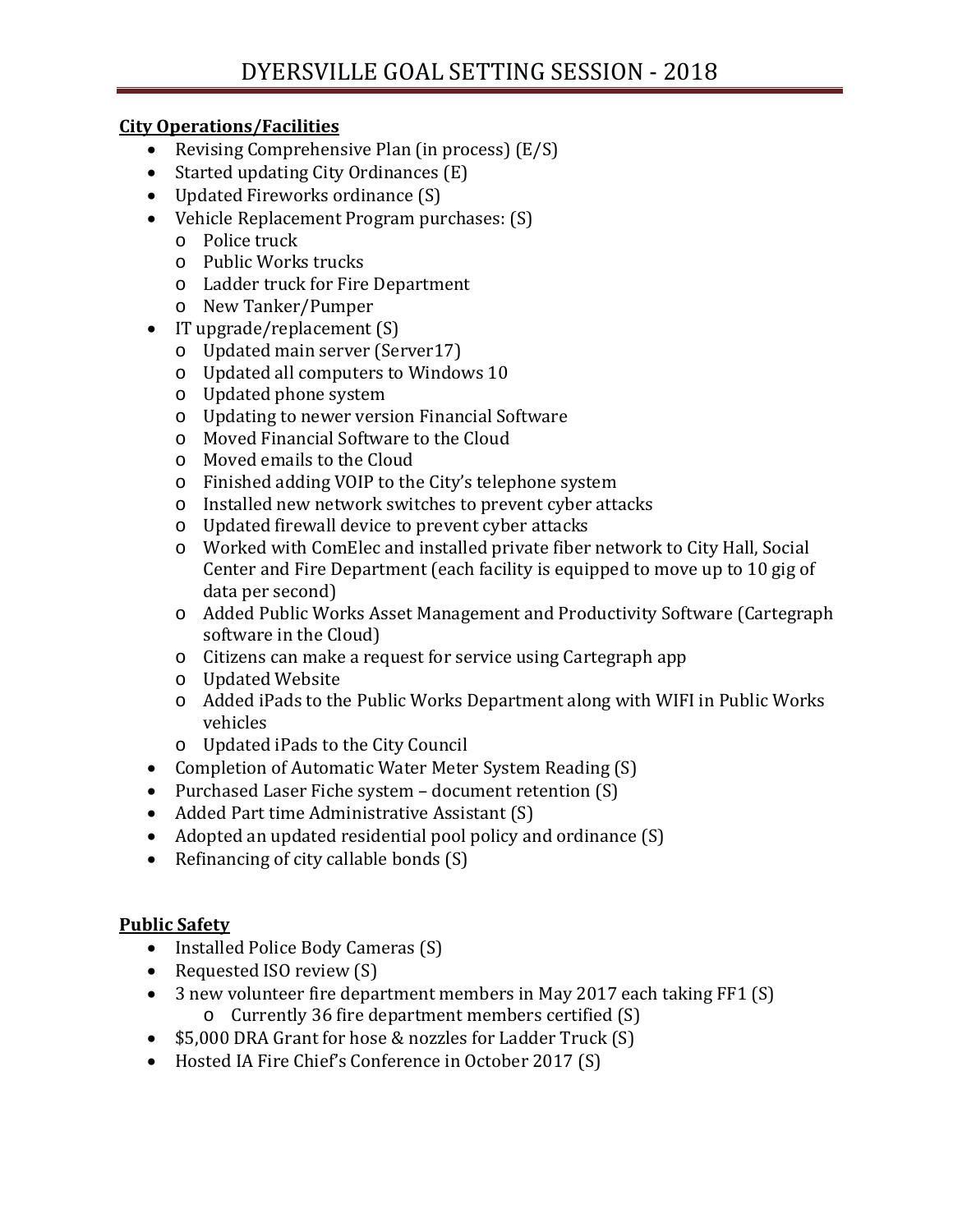### **Parks and Rec**

- Finished upgrading Sidewalk/trail along HWY 136 (E/S)
- 80% completed with Commercial Club Park-Little League project (E/S)
- 75% completed with Candy Cane and Westside Park Pedestrian Bridge (E/S)
	- o Secured \$250k TAP grant for construction
- Westside Park Improvements (E/S)
	- o Adding trail along the North Fork of Maquoketa River
	- o Upgrade Basketball Court
	- o Added another Shelter
	- o Added Disc Golf Course
- Adopted a Tree Policy (Emerald Ash Borer issue) and inventory and inspected all trees on public right of way and parks. (S)

# **Housing**

- Hageman Homes Subdivision/Castle Hill Subdivision Phase 2 (E/S)
- Finished Housing Needs Study (E/S)
- Hermsen Subdivision (S)

## **Library**

- Implemented new Strategic Plan for 2015 to 2020, including establishing a new motto (S)
- Received Star Rating by Library Journal for the 10th year in a row (S)
- Library selected to participate in Small Libraries Create Smart Spaces project to develop active learning space. (two-year project is funded by a National Leadership Grant from the Institute of Museum and Library Services) (S)
- Library selected to participate in the PUSHING THE LIMITS: PLACE (Public Libraries Advancing Community Engagement) program. This is a reading, viewing and discussion program for adults in underserved and rural communities, made possible by grants from the National Oceanic and Atmospheric Administration and the National Science Foundation (S)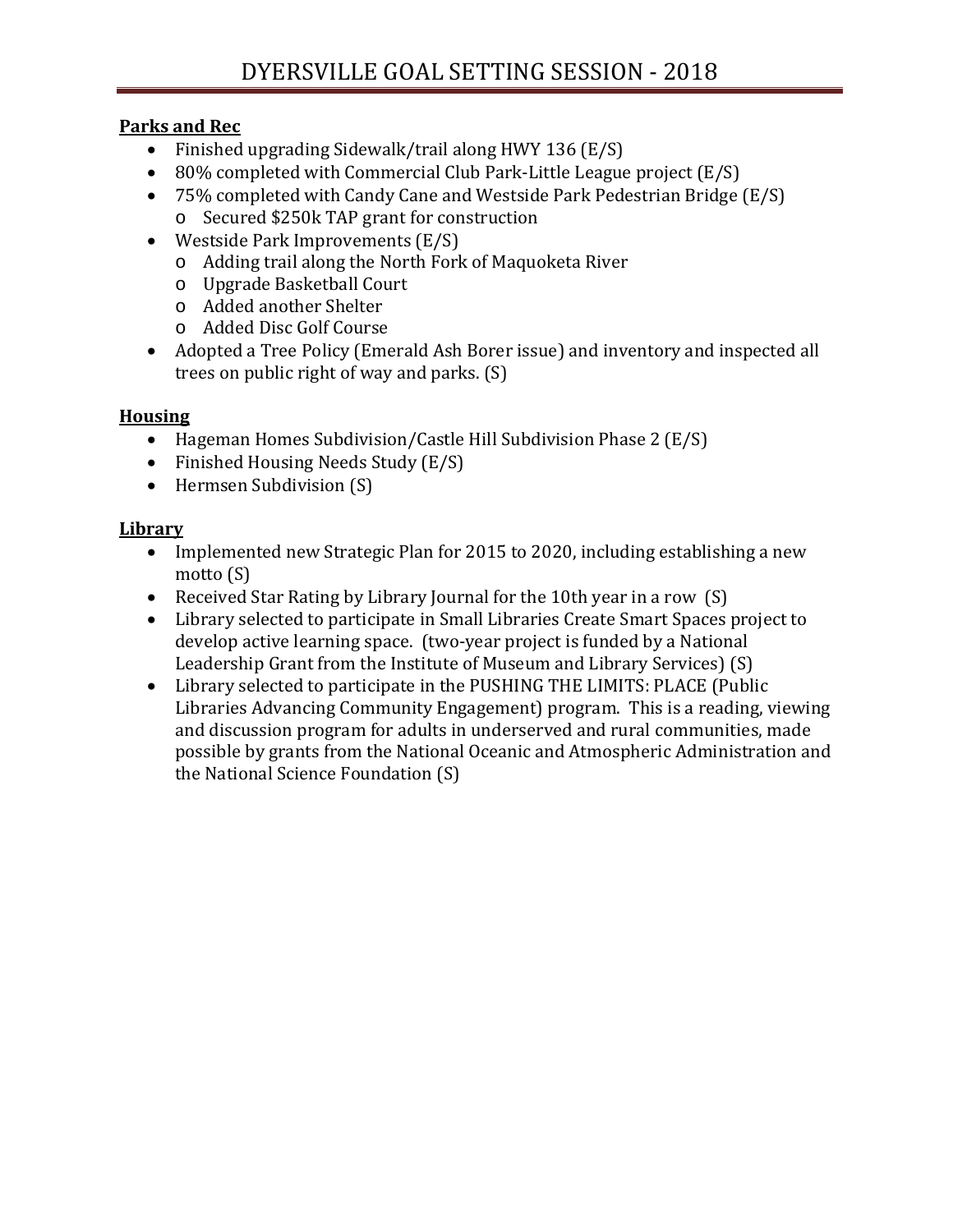# *II. Issues, Concerns, Trends, and Opportunities*

### **Financial/Budget**

- Finding solutions to offset water and sewer costs (E)
- Continue to monitor & adjust water and sewer rates as needed (S)
- Property tax rollbacks future of state backfill (S)
- Financial constraints (S)
- Take advantage of low interest bonds (S)
- Continue efforts to strengthen and protect several fund balances (S)
- Can the policy of maintaining flat line on property taxes with increasing operating costs? (S)
- As the Cities revenues increase along with property values so should budget funding (S)
- Increase PW Department funding as needed for completed upgrades WWTP and Water (S)

## **City Operations/Facilities**

- Updating Comprehensive Plan and need to update Zoning Ordinance (S)
- $2<sup>nd</sup>$  floor City Hall  $(S)$
- Update City Council Chambers (S)
- More real estate = more services (S)
- Selling our "Great" city (S)
- Employee pay and benefits are not competitive in the market today (S)
- Maintain effectiveness/efficiency in the departments (S)
- Annex into the City Residential Subdivisions outside city limits and create incentive plan (S)

## **Infrastructure**

- Prioritize capital improvements (E)
	- o 13th Avenue SE
	- o 12th Avenue SW bridge
	- o X49/1st Avenue Round-about
	- o 12th Avenue SW to 13th Avenue SE bridge for access (S)
- Continued sidewalks throughout City in many areas, would sooner walk on street than sidewalk (E)
- Lack of sidewalk on major streets-6<sup>th</sup> Street SE is good example between  $7<sup>th</sup>$  Avenue SE and 13th Avenue SE (E)
- Residential sidewalk and curb repairs (S)
- X49 roadway from 12 Avenue SW to 1<sup>st</sup> Avenue E needs a major reconstruction (S) o Needs County financial participation
- Extending, Connecting and Maintaining the City Street System (S) o Need for increased funding for street rehab (S)
- Flood Prevention (S)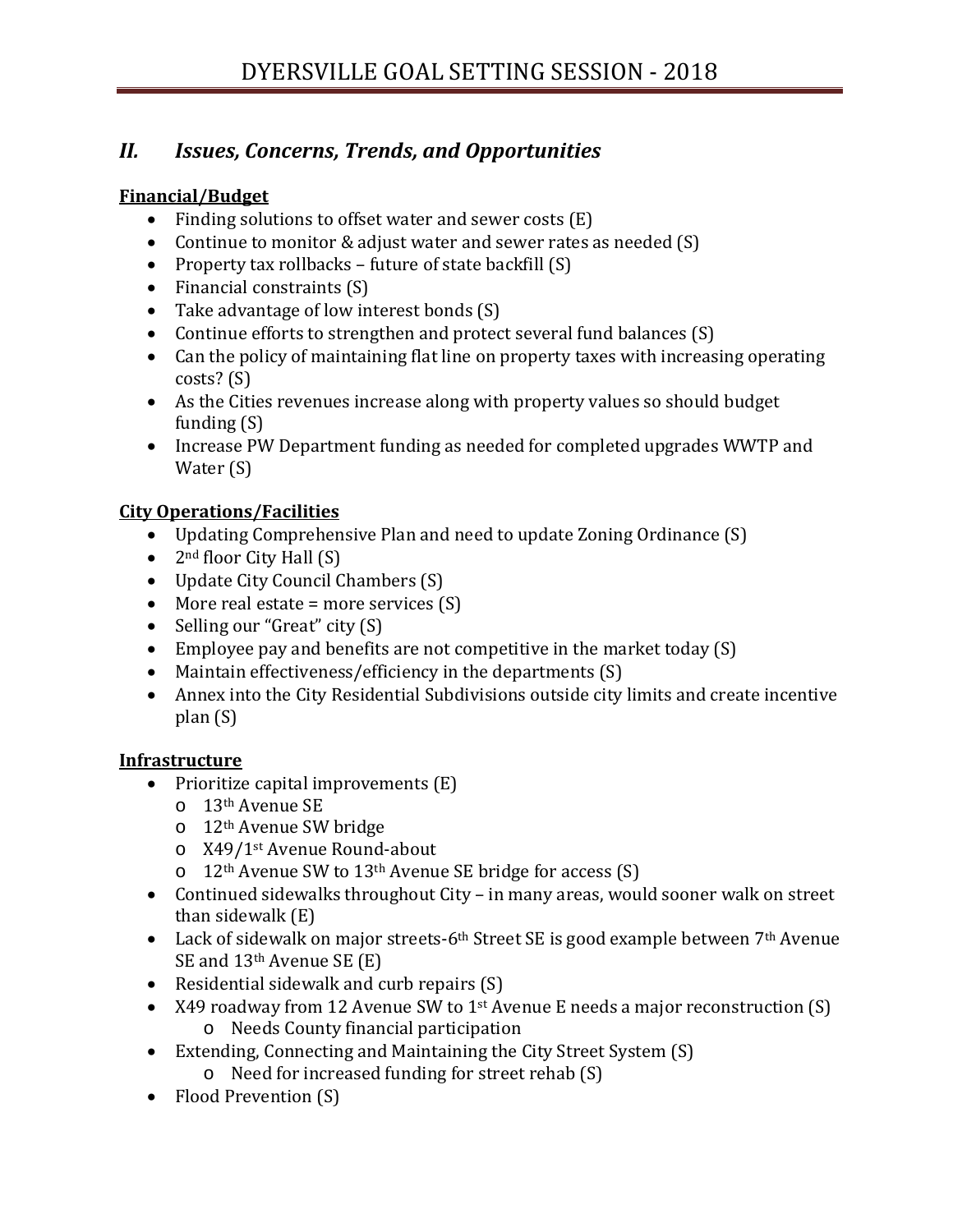### **Economic Development**

- Continued economic development always a concern (E)
- Decline in retail stores/empty storefronts on Main Street (E/S)
- Downtown improvements underway but still have a ways to go (E)
- Downtown Revitalization Projects (E)
- Closing of All American Homes manufacturing facility (E)
- Great to see Industrial Parks continue to bring in growing or new business (E)
- Drawing more people to our city: visit, live and work (S)
- Positioning the Community to compete in the global market (S)
- Availability of skilled work force (S)

### **Public Safety**

- Police Policy Manual progress (E)
- Perception of over-policing by local law enforcement (E)
- Northwest and Southwest area being cut off during flood events (S) o Emergency access issues to NW side (S)
- Response times to western fringes of City with Hwy 20 Interchange being moved so far west (S)
- Recruitment for volunteer fire is becoming an issue (S)

### **Parks & Rec**

- Continued Westside Park development with bathrooms (E)
- Pedestrian bridge between Candy Cane and Westside Park (E)
- Install Splash Pad at Pool (S)
- Creating more park space  $(S)$
- Recreation opportunities NW side (S)
- Replacement of Parks & Rec Director (S)

### **Housing**

- Concern with lack of homes that would be in the "First Time Home Owner' classification (E)
- Number of newer homes in the \$250k or less range is scarce
- Availability of affordable housing

## **Other**

- Stagnant population growth  $(S)$
- Overall decline in volunteerism (S)
- Resistance to change by some in the community (S)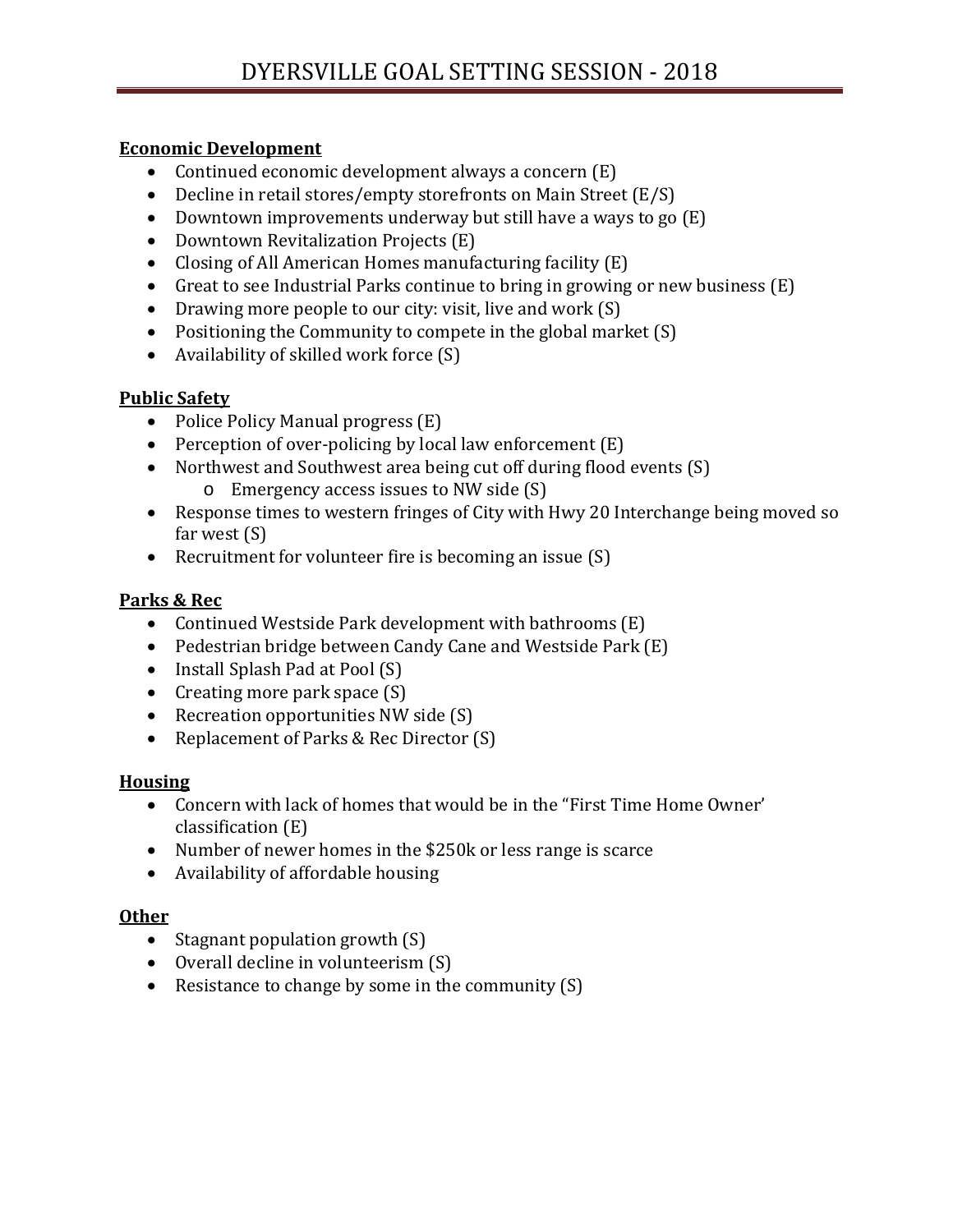# *III. On-Going Commitments/Obligations*

(as identified by department heads)

- Continue Street reconstruction 6 blocks every year
- Continue Street rehabilitation 6 blocks every year
- Continue Vehicle and Equipment Replacement Programs<br>• Continue economic development programs
- Continue economic development programs
- Update Comprehensive Plan
- Establish policies/funding for sidewalk repair program?
- Continue to review water and sewer rates
- Complete Police Department Standard Operating Procedures (SOP)
- Finish south utilities lift stations
- 1<sup>st</sup> Avenue West Bridge (STP project)
- Establish policy/plan to promote downtown revitalization o Conduct downtown redevelopment study
- Intersection improvements X49/1<sup>st</sup> Avenue West Roundabouts
- Evaluate needs, feasibility, priority, funding of bridges in Dyersville
- Pedestrian bridge  $3<sup>rd</sup>$  Street  $(E)$
- Extension of Beltline Trail and tie in to Hwy 136 trail
- New pedestrian/bike bridge between Candy Cane and Westside Park<br>• City Code recodification
- City Code recodification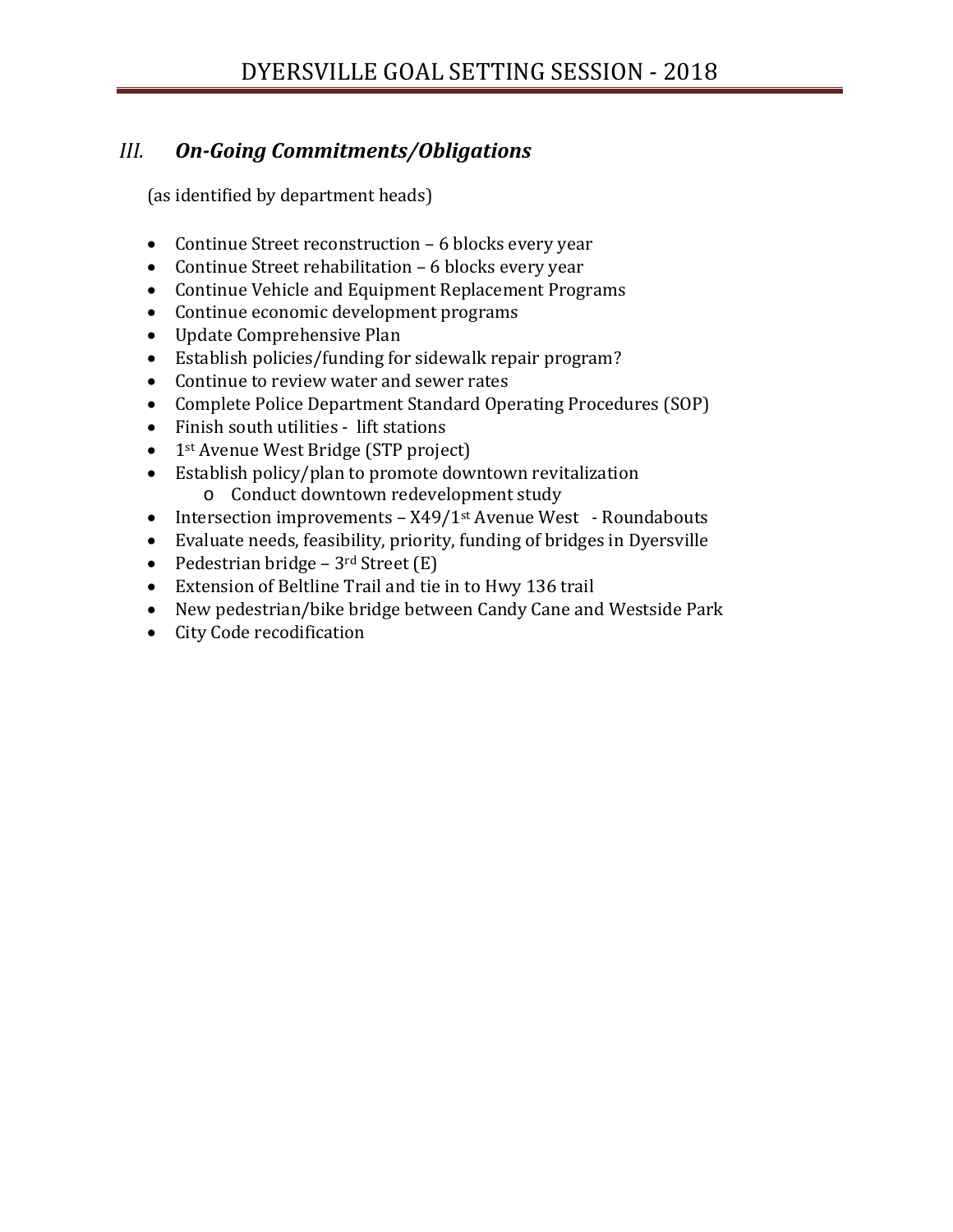# *IV. Significant New Initiatives, Programs, Policies, or Actions*

- Continue infrastructure improvements (E)
- Street reconstruction/rehabilitation (E/S)
- Increase funding for street rehab (S)
- Intersection Improvements at  $X49/1$ <sup>st</sup> Avenue West (E/S)<br>• Roadway improvements on  $X49$  from  $12$ <sup>th</sup> Avenue SW to 1
- Roadway improvements on X49 from  $12<sup>th</sup>$  Avenue SW to  $1<sup>st</sup>$  Avenue E (S)<br>• Street overlay, esp. 2nd, 3rd, 4th, 5th, 6th Ave (E)
- Street overlay, esp.  $2<sup>nd</sup>$ ,  $3<sup>rd</sup>$ ,  $4<sup>th</sup>$ ,  $5<sup>th</sup>$ ,  $6<sup>th</sup>$  Ave  $(E)$
- Pedestrian bridge  $3^{\text{rd}}$  Street (E)<br>•  $3^{\text{rd}}$  Ave W from bridge to Xavier g
- 3<sup>rd</sup> Ave W from bridge to Xavier gym (E)?
- Bridge and roadway between  $12<sup>th</sup>$  Avenue SW and  $13<sup>th</sup>$  Avenue SE (E/S)<br>• Bridge and roadway between 7<sup>th</sup> Street SW and Beltline Road Extension
- Bridge and roadway between  $7<sup>th</sup>$  Street SW and Beltline Road Extension (S)<br>• Review and undate street and curb assessment program(S)
- Review and update street and curb assessment program(S)
- Sidewalk rehab payment increased for homeowners (S)
- Establish connectivity between trails (E/S)
- Park  $(E/S)$
- Pathway New Bridge between Candy Cane and Westside Park (E/S)
- Westside Trail completion (E)
- Westside Park bathroom (E/S)<br>• More playground equipment at
- More playground equipment at Westside Park (E/S)
- Downtown revitalization plan<br>• Ensure new comprehensive pla
- Ensure new comprehensive plan provides longer range [5, 10, 15 year] goals and objectives to guide short term plans (E)
- Complete City Ordinance modernization and update (E/S)
- Fireworks policy concerning usage (E)<br>• Residential annexation study (E)
- Residential annexation study (E)
- Update Zoning Ordinance (S)
- Develop uniform park rules/policies and post them(S)
- Police Department SOP (S)
- Plan & Procedure for junk/nuisance property (S)
- Code Enforcement Officer (S)
- Hire an IT staff person (S)
- Bank employees sick time to pay for health insurance until employee reaches Medicare age after retirement (S)
- Upgrade software to provide access/integration between City departments (S)
- Continue Vehicle and Equipment Replacement Programs (S)
- Council Chambers-2<sup>nd</sup> Floor renovation (S)
- Additional Police Officer (S)
- Additional Police Car (S)
- Housing incentive for new officers (S)